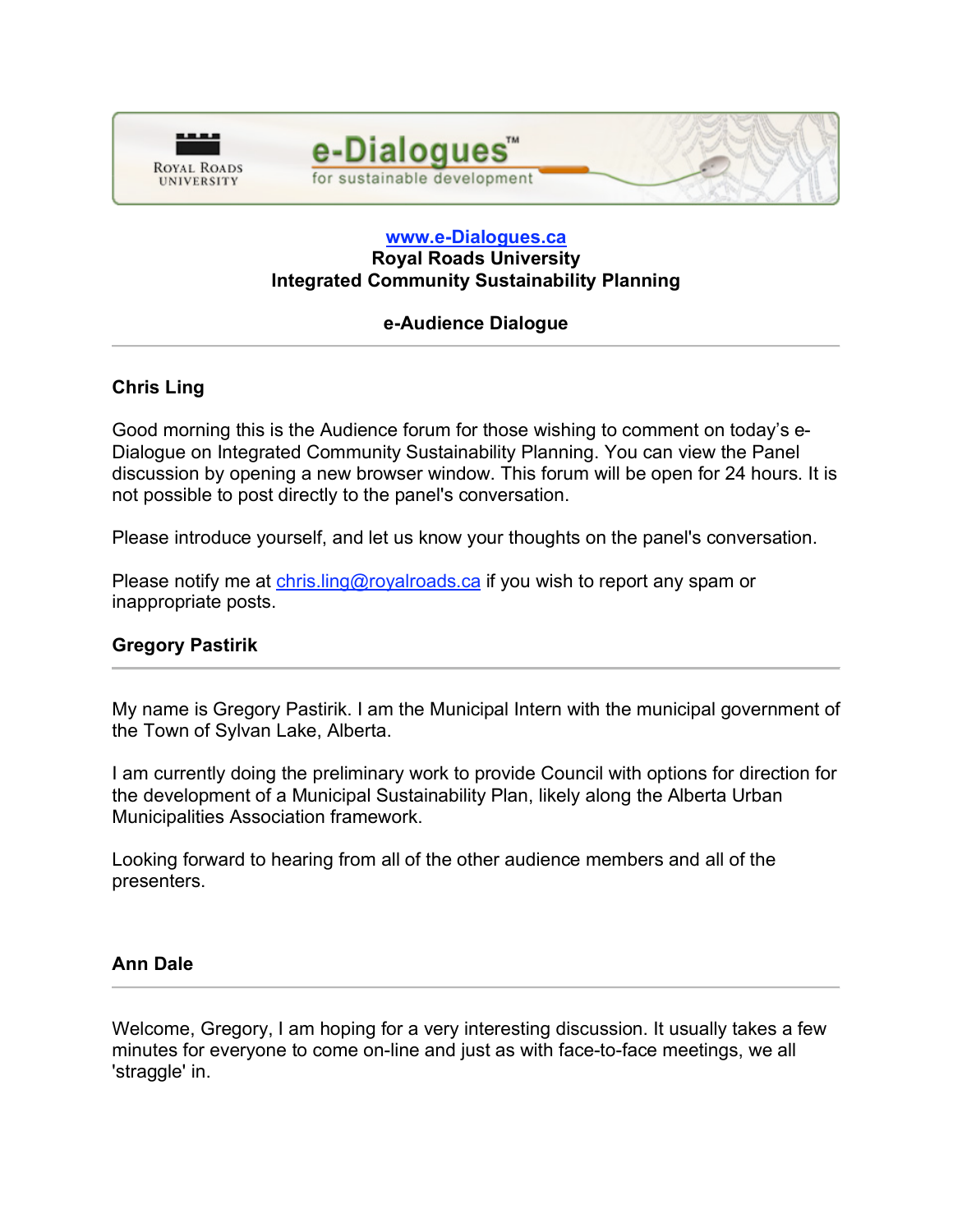### **Gwendolyn Hallsmith**

Gwen here, posting from the capital of the Independent Republic of Vermont. It's exciting to see posts from Kim and Dominica - glad to hear your projects are going well. Took me awhile to figure out the audience posting requirements for this dialogue.

Here in Montpelier we've undertaken the enVision Montpelier project, another 100 vision, 30 year strategy for the city. We've just completed our vision and goals, and will take up targets and strategies beginning in the fall. We've invited the city of Olympia, Washington to participate in a "race" to see which of us can be the first sustainable state capital. We'd be happy to have other cities join the race. I'll attach a description of it.

File attachment Capital City Challenge flyer.pdf (33.73 KB)

### Gregory Pastirik

Has anyone noted any issues with The Natural Step philosophy/framework? Either theoretically, as a part of MSP/ICSP development or even during implementation?

Chad Park

Hi Patrick, my name is Chad Park, and I'm a sustainability advisor with The Natural Step. I'd be happy to connect with you separately if you like to talk about issues we've seen, how the underlying approach of The Natural Step Framework (backcasting from principles) has been adapted in different contexts, and how it can be used to complement other approaches. I also encourage you to speak directly with Nina Gales from Olds, as she's got some great hands-on experience from her work there.

Glad to hear that Sylvan Lake is looking into an approach for ICSPs. I know the area well, having spent much of my summers growing up at my family's cabin on Crimson Lake near Rocky Mountain House. I'll be there again in late August, so maybe we can get together then.

cpark@naturalstep.ca - (613) 978-8487.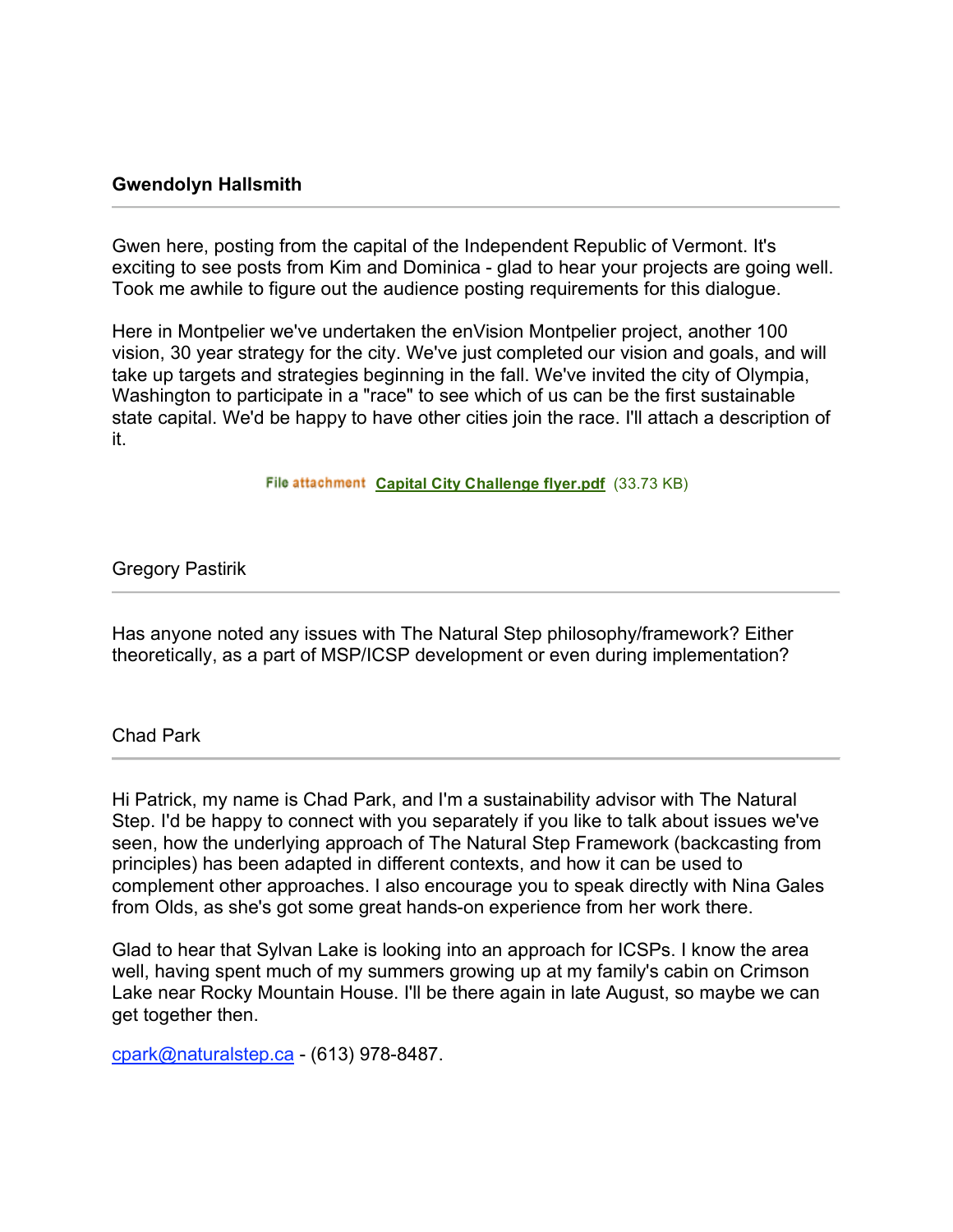Hi everyone, I am Sandrine Prasil, working at Environment Canada in conservation of biodiversity. 2010 will be the International Biodiversity Year; Edmonton will also received the International Council for Local Environment Initiatives: http://www.iclei.org/index.php?id=7756

http://www.iclei.org/index.php?id=6239.

I was wondering 1- how urban biodiversity is currently considered in municipal integrated planning and 2- how do you see the potential contribution in the future of the federal, in protecting biodiversity in urban settings?

#### **Gwendolyn Hallsmith**

Hello Sandrine! Here in Montpelier we're conducting a Bioblitz in July, where we've invited a national team of scientists to come and help all of the city's interested citizens take a comprehensive inventory of the city's species. We've also engaged a consultant to produce an inventory of the natural communities in the city, and we're using both the results of the Bioblitz and the Natural Communities inventory in our enVision Montpelier plan.

#### **Ann Dale**

Gwendolyn, where are you going to publish your inventory, and do you intend to conduct it every year, and where did you get the funding for it? Many thanks.

### **Gwendolyn Hallsmith**

The funding for the inventory came from a planning grant from the State (or Independent Republic, depending on your point of view) of Vermont. We might need to do it every ten years or so, since Natural Communities are a bit more permanent than that - although with climate change, we might see more rapid progression of species, I suppose.

Ann, thanks for mentioning the Challenge in the other dialogue. (It is frustrating that we can't post directly there. It's not as if we have a lot of people in the audience). I had hoped to talk to Kim, but it's just not possible this way.

One point is that Cities PLUS is a sponsor of the Challenge already, since Montpelier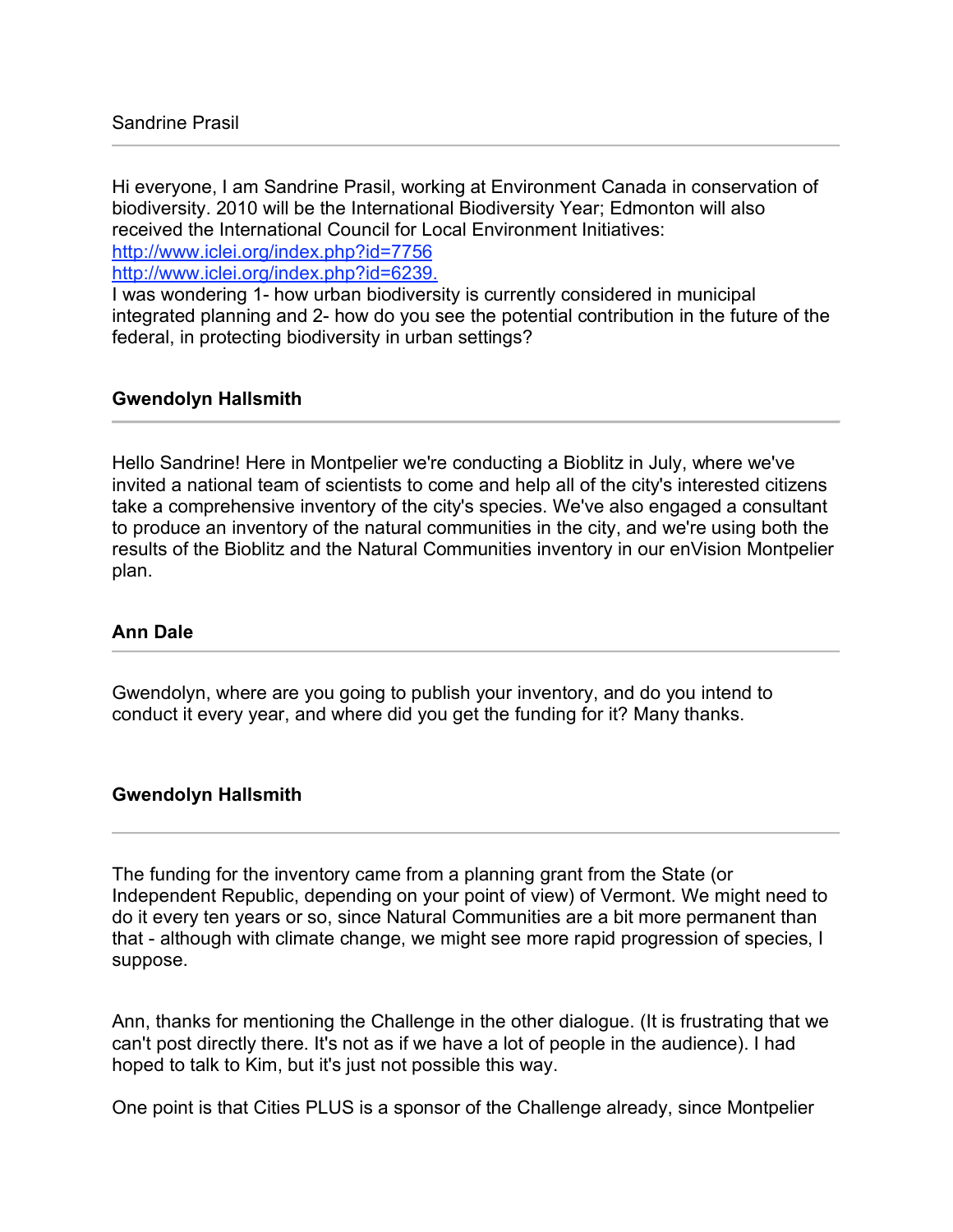and Olympia are both members. But the race is actually starting in the US - we're both US cities.

You said that two frameworks have been mentioned, but in fact St. John and Calgary (and to a certain extent the AUMA Guide) are based on a framework I helped develop based on the Earth Charter called EarthCAT. It can be seen on www.earthcat.org. It outlines the systems approach to sustainability planning and a framework for human needs.

## **Ann Dale**

Thanks, Gwendolyn, it is not our intention to be elitist in the separation, it is what our system can handle, we are going forward with a large research proposal to try and develop better software, I am well aware that there is as much, if not more expertise in the audience, my apologies. Ann

### **Gwendolyn Hallsmith**

Ann, Thanks - I realize it is not the intent and that it's beyond your control. I was just providing some feedback.

If communities are interested in a framework specifically designed for sustainable economic development, then can use one GCI developed in cooperation with Hunter Lovins, Bernard Lietaer, and Michael Miller of America's Development Foundation called Local Action for Sustainable Economic Renewal. It's available at no charge on our web site:

#### www.global-laser.org.

### **Chad Park**

Hi Ann (or anyone else), I'm wondering about people's experience in trying to get individuals on the same page when it comes to the whole concept of sustainability. I find that to be one of the biggest challenges - groups having a very broad range of understanding and definitions for sustainability. My own observation is that those ICSP processes that feature a significant capacity-building component fairly early on have often been more successful. But it can be hard to find the right balance between "capacity-building/education" and "community consultation", particularly for local governments leading a process. And sometimes it's hard for some to see the business case for an education component preceding or built into a planning process. Have